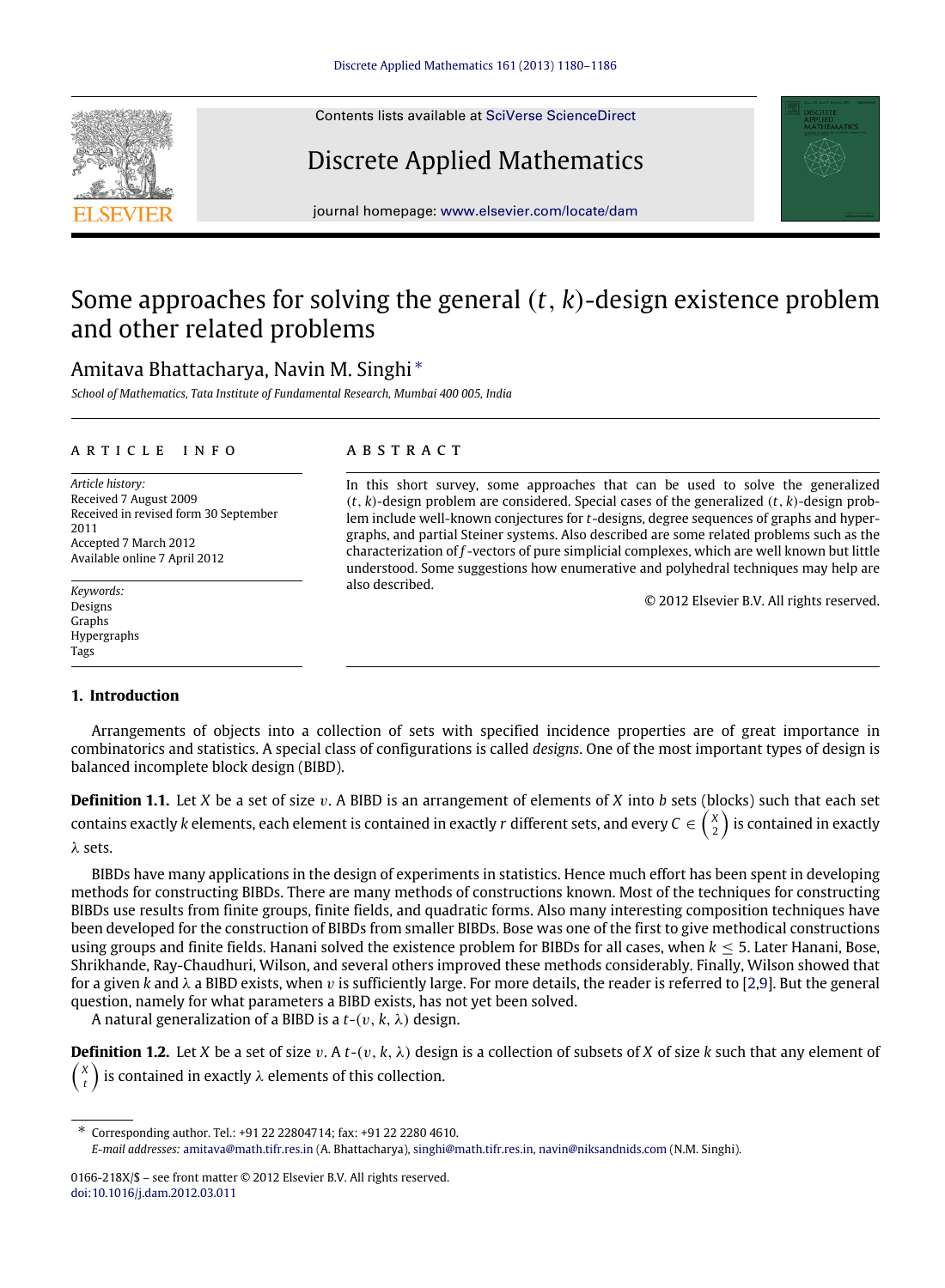The theory of *t*-designs is a well-developed field, and there are many interesting conjectures about these designs (see [\[2](#page-5-0)[,7](#page-5-2)[,32,](#page-6-0)[33](#page-6-1)[,23\]](#page-6-2)).

Let C be a collection of subsets of X such that it is a  $t-(v, k, \lambda)$  design. Suppose that we want to count all possible pairs  $((S, T), C)$  where *S* is any fixed subset of *X* of size *i*, *T* is a subset of *X* of size *t*, *C* is an element of *C*, and  $S \subseteq T \subseteq C$ . We can do this count in two different ways. First we can count all *t*-subsets of *X* that contain *S* then count the number of times each *t*−subset appears in the collection *C*. This implies the number of such pairs to be λ  $\binom{v-i}{t-i}$ . Another way would be counting all the *t*-subsets of *C* that contain *S* and then counting all the elements *C* of C that contain *S*. This implies the number to be *I*  $\left(\begin{smallmatrix} k-i\ t-i\end{smallmatrix}\right)$ , where *I* is an integer. Since these two numbers are equal, we have

$$
\lambda \begin{pmatrix} v-i \\ t-i \end{pmatrix} \equiv 0 \bmod \begin{pmatrix} k-i \\ t-i \end{pmatrix}, \text{ for all } 0 \le i \le t.
$$

Thus every  $t$ - $(v, k, \lambda)$  design must satisfy the above equations. A central problem in the theory of *t*-designs is the following.

**Conjecture 1.3** (*Existence Conjecture*). *Given*  $0 \le t < k \le v$ , *with* v *sufficiently large compared to k, a t-(v, k,*  $\lambda$ *) design exists if and only if*

$$
\lambda \begin{pmatrix} v-i \\ t-i \end{pmatrix} \equiv 0 \text{ mod } \begin{pmatrix} k-i \\ t-i \end{pmatrix}, \text{ for all } 0 \le i \le t.
$$

So far, the conjecture has been proved to be true for  $t = 1$  and  $t = 2$  only. In fact, most of the known results for  $t$ -designs are only for the case  $t = 2$  (see [\[2\]](#page-5-0)). For the case  $t = 2$ , as was earlier remarked, the conjecture in the above general form was proved by Wilson [\[33\]](#page-6-1).

We now need to introduce some notation.

We will denote by  $\mathbb{P}(X)$  the set all subsets of *X*, and by  $\mathbb{P}_k(X)$  the set of all *k*-subsets of *X*,  $0 \le k \le v$ . We will denote by  $V_k(X)$  the set of all rational-valued functions  $f: \mathbb{P}_k(X) \to \mathbb{Q}$ . Observe that  $V_k(X)$  is a vector space over  $\mathbb{Q}$ , of dimension  $\binom{v}{k}$ . The set  $M_k(X) \subseteq V_k(X)$  of all integral-valued functions is a module of rank  $\binom{v}{k}$  over the ring of integers  $\mathbb Z$ .

Now, let  $0 \le t \le k \le v$ . For  $f \in V_k(X)$ , define  $\partial_t f \in V_t(X)$  by  $\partial_t f(T) = \sum f(B)$ , where the sum is over all B satisfying  $T \subseteq B$ .

The function  $j_k \in V_k(X)$  is defined by  $j_k(B) = 1$  for all  $B \in \mathbb{P}_k(X)$ . Let  $N_{t,k} = N_{t,k}(X)$  denote the  $\binom{v}{t} \times \binom{v}{k}$  matrix defined by

$$
N_{t,k}(T, B) = \begin{cases} 1 & \text{if } T \subseteq B, \\ 0 & \text{otherwise,} \end{cases}
$$

where  $T \in \mathbb{P}_t(X)$  and  $B \in \mathbb{P}_k(X)$ .

Now, let  $D = (X, f)$ , where  $f \in V_k(X)$ . D is called a rational  $t$ - $(v, k, \lambda)$  design if  $\partial_t f = \lambda j_t$ . Such a pair is called a signed *t*-(v, *k*,  $\lambda$ ) design if *f* is integral, and a *t*-(v, *k*,  $\lambda$ ) design if *f* is integral and non-negative ( $f \ge 0$ ), i.e., for all  $B \in \mathbb{P}_k(X)$ ,  $f(B) \ge 0$  and  $f(B) \in \mathbb{Z}$ . The number  $f(B)$  may be thought of as the frequency with which the *k*-subset *B* occurs in the design. When *f*(*B*) is non-zero, the *k*-subset *B* is called a block of the design.

For a collection C of subsets of size k, consider its frequency function  $f \in M_k(X)$  to be the function defined by  $f(B)$  = the number of times *B* occurs in the collection C. We note that  $\partial_t f = \lambda j_t$  if and only if C is a *t*-(v, *k*,  $\lambda$ ) design. Thus, the two definitions of a  $t$ - $(v, k, \lambda)$ -design we have given are essentially the same.

We will fix *X* throughout this paper. Then we may refer to *f* itself as a *t*-design if it satisfies above conditions. For the usual definition of *t*-designs as a family of subsets, *f* corresponds to the frequency vector of occurrence of *k*-subsets in the family.

Another well-known problem concerning families of sets is the following characterization problem for degree sequences of a uniform hypergraph.

<span id="page-1-0"></span>**Problem 1.4** (*Characterization Problem*). Let  $h \in V_t(X)$ ,  $t = 1$ . Give necessary and sufficient conditions, which can be verified algorithmically (in polynomial time), for the existence of an  $f \in V_k(X)$  such that  $f(B) \in \{0, 1\}$  for all  $B \in \mathbb{P}_k(X)$  and  $\partial_1 f = h$ .

Note that, for *k* = 2, the problem corresponds to characterizing the degree sequence of the graphs. The well-known Havel–Hakimi theorem and the Erdős–Gallai theorem are such characterizations. Also, for general *k*, if we allow multiple edges, that is we replace the condition  $f(B) \in \{0, 1\}$  by the condition  $f(B)$  is a non-negative integer, then a good characterization is provided by the well-known Gale–Ryser theorem [\[15,](#page-6-3)[25\]](#page-6-4). These are essentially the only general cases for which a good characterization is known.

We can now state a general (*t*, *k*)-existence problem, special cases of which include many well-known problems in combinatorics, apart from the above problems. Some examples are existence problems on partial Steiner systems and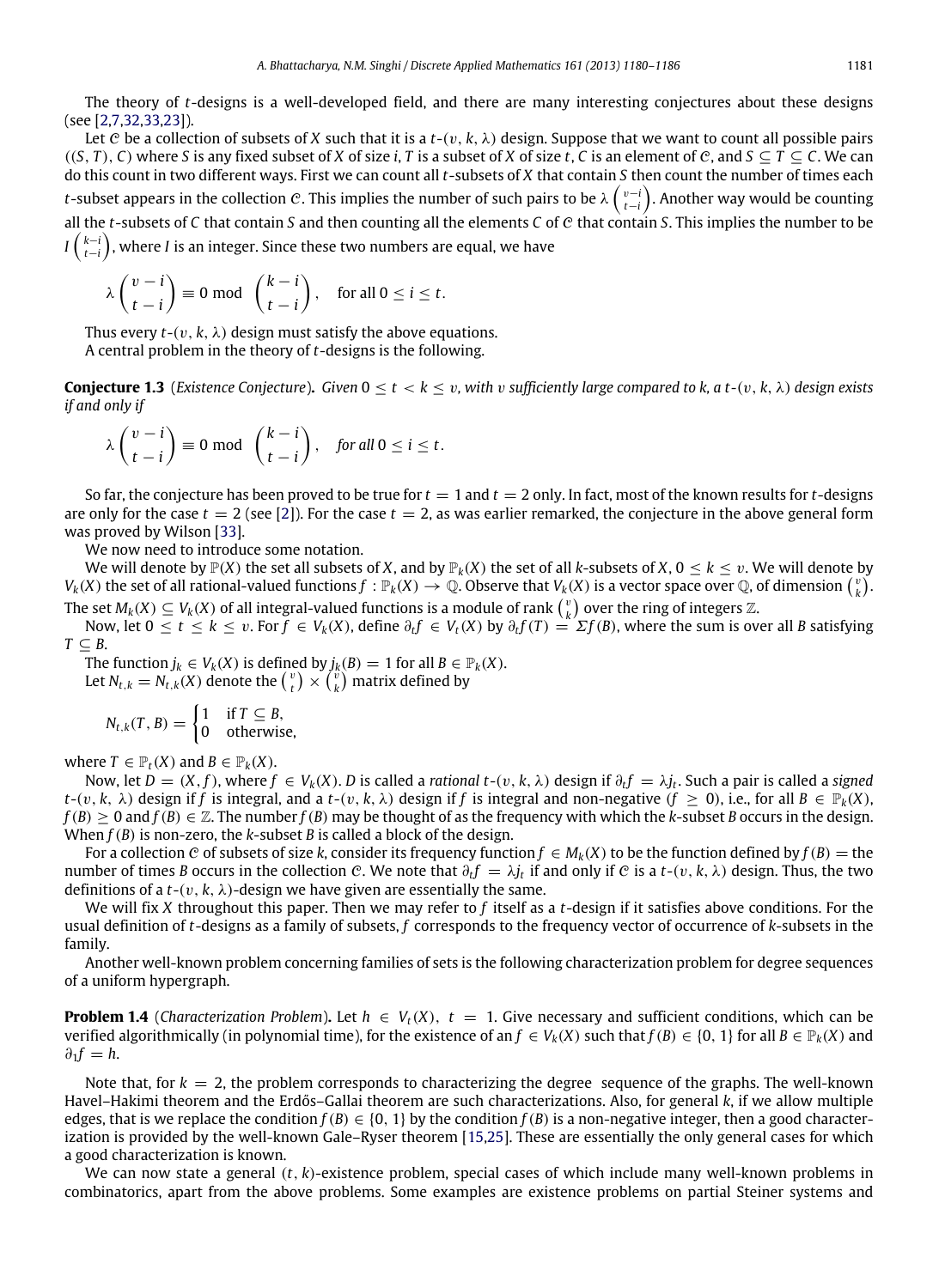characterization of *f* -vector of a pure simplicial complex. The problem of characterization of a pure simplicial complex itself includes many well-known interesting problems in the theory of designs (for more details, see [\[2](#page-5-0)[,26,](#page-6-5)[27\]](#page-6-6) and Exercise 8.16 in [\[35\]](#page-6-7)). The general (*t*, *k*)-existence problem which was first described in [\[28\]](#page-6-8) is perhaps very hard; so far no good algorithm has been found. However, one can hope to have asymptotic existence results, which may help in settling some of these conjectures.

<span id="page-2-1"></span>**Problem 1.5** ((*t*, *k*)*-Existence Problem*)**.**

(a) Characterize all *h* ∈ *Vt*(*X*) such that there exists a non-negative integral function *f* ∈ *Vk*(*X*) with ∂*<sup>t</sup> f* = *h*.

(b) Characterize all  $h \in V_t(X)$  such that there exists  $f \in V_k(X)$  with  $\partial_t f = h$  and  $f(B) \in \{0, 1\}$  for all  $B \in \mathbb{P}_k(X)$ .

In Section [2,](#page-2-0) we briefly outline how the idea of tags and the principle of inclusion–exclusion can be used to solve the  $(t, k)$ -existence problem over integers. We hope that the ideas presented can be used to solve the problem, at least in the asymptotic case.

In Section [3,](#page-4-0) we consider [Problem 1.4,](#page-1-0) a special case of [Problem 1.5\(](#page-2-1)b). We outline a possible way to solve it using polyhedral techniques.

#### <span id="page-2-0"></span>**2. Tags and the general** (*t*, *k*)**-existence problem**

One important tool for *t*-designs or the problems above is studying the function  $\partial_t: V_k(X) \to V_t(X)$  (or the restriction  $\partial_t / M_k(X) : M_k(X) \to M_t(X)$  as a linear transformation.

This method was initially developed by Wilson [\[32\]](#page-6-0) and Graver and Jurkat [\[17\]](#page-6-9). In particular, the latter described an interesting set of generators of the subspace ker ∂*<sup>t</sup>* of *Vk*(*X*). Note that every integral element of ker ∂*<sup>t</sup>* is in ker (∂*t*/*Mk*(*X*)), and can be thought of as a signed  $t$ -(v,  $k$ ,  $\lambda$ ) design with  $\lambda = 0$ . Such designs are called 0-designs or a (v, t, k)-trade (see [\[12,](#page-6-10)[11\]](#page-6-11)).

In [\[28\]](#page-6-8), a very useful description of this set of generators for the Z-module ker( $\partial_t/M_k$ ) (or ker  $\partial_t$  as a subspace of  $V_k(X)$ is given. This description is due to Graham et al. [\[16\]](#page-6-12).

Let  $A = \{y_1, y_2, \ldots, y_{2t+2}, w_1, w_2, \ldots, w_{k-t-1}\}$  be a subset of *X*, which need not be a chain. Define  $f_A \in V_k(X)$  as follows. Consider a polynomial  $P_A$  with variables from the set  $A \subset X$  defined by

<span id="page-2-2"></span>
$$
P_A = (y_1 - y_2)(y_3 - y_4) \cdots (y_{2t+1} - y_{2t+2}) w_1 w_2 \cdots w_{k-t-1}.
$$
\n(1.2)

Let  $B = \{r_1, r_2, \ldots, r_k\}$ ,  $B \in \mathbb{P}_k(X)$ . Now, define  $f_A(B)$  to be the coefficient of the monomial  $r_1r_2 \cdots r_k$  in  $P_A$ . Thus  $f_A(B)$  is  $\pm$ 1 or 0.

It can be easily seen that *f<sub>A</sub>* ∈ ker ∂<sub>t</sub>, and Graham et al. [\[16\]](#page-6-12) showed that they generate the above-described kernels; in fact, they also described a basis contained in this set of generators.

For any two chains  $B_1 = \{y_1 \ge y_2 \ge \cdots \ge y_k\}$  and  $B_2 = \{w_1 \ge w_2 \ge \cdots \ge w_k\}$  of *X*, we will say that  $B_1 < B_2$  in *lexicographic ordering* if there exists a *j*, such that  $1 \leq j \leq k$ ,  $y_i = w_i$  for  $1 \leq i < j$  and  $y_j < w_j$ .

Now we can describe the basic philosophy behind the development of the concept of tags. Suppose we assume in [\(1.2\)](#page-2-2) that

$$
y_{2j} \le y_{2j-1}
$$
  $1 \le j \le t+1$ .

Also, suppose that  $B_1 = \{y_1, y_3, \ldots, y_{2t+1}, w_1, w_2, \ldots, w_{k-t-1}\}.$ For any function *f* , define *support* (*f*) by

support  $(f) = {B | B$  in domain of *f*,  $f(B) \neq 0$ .

For  $f \in V_k(X)$ , define  $\ell$ -max( $f$ ) = B, where B is the maximal element of support (f), in lexicographic ordering.

Now, suppose that  $f \in V_k(X)$  with  $\ell$ -max $(f) = B_1$ .

Consider  $g = f - f(B_1)f_A$ . Clearly,  $g \in V_k(X)$ . It can be easily seen that

 $\partial_t g = \partial_t f - \partial_t f(B_1) f_A = \partial_t f$ , and  $\ell$ -max(*g*) <  $\ell$ -max(*f*).

Thus we can think of the process of obtaining *g* from *f* as pushing ℓ-max down in lexicographic ordering without disturbing the  $\partial_t$  values. This suggests that, in order to study the properties of  $\partial_t$ , there should be a natural set of  $\binom{v}{t}$  elements of  $\mathbb{P}_k(X)$ , smallest in lexicographic ordering, under the above pushing process, which generates an image of  $\partial_t$ .

We also note that some kind of pushing in lexicographic ordering is a standard technique and has been applied to prove strong basic results. Examples are the Kruskal–Katona theorem on *f* -vectors of simplicial complex, the upperbound theorem on convex polytopes, characterizations of Hilbert functions of graded algebras, and the Erdős–Ko–Rado theorem (see [\[29,](#page-6-13)[7,](#page-5-2)[2](#page-5-0)[,26\]](#page-6-5)).

It is this idea of pushing in the context of ∂*<sup>t</sup>* that leads to the definition of a tag and gives in a natural manner the decomposition of  $\mathbb P_k(V)$  into subsets of size  $\binom{v}{\ell} - \binom{v}{\ell-1}$  ,  $\,0\,\leq\,\ell\,\leq\,k.$  This concept was first developed in [\[8\]](#page-5-3). Concepts related to tags were also considered in [\[1\]](#page-5-4). In [\[8\]](#page-5-3), the definition of an association of a tag with a *k*-subset was given using reflection and complementation maps. It was also shown in [\[8\]](#page-5-3) that this concept simplifies many well-known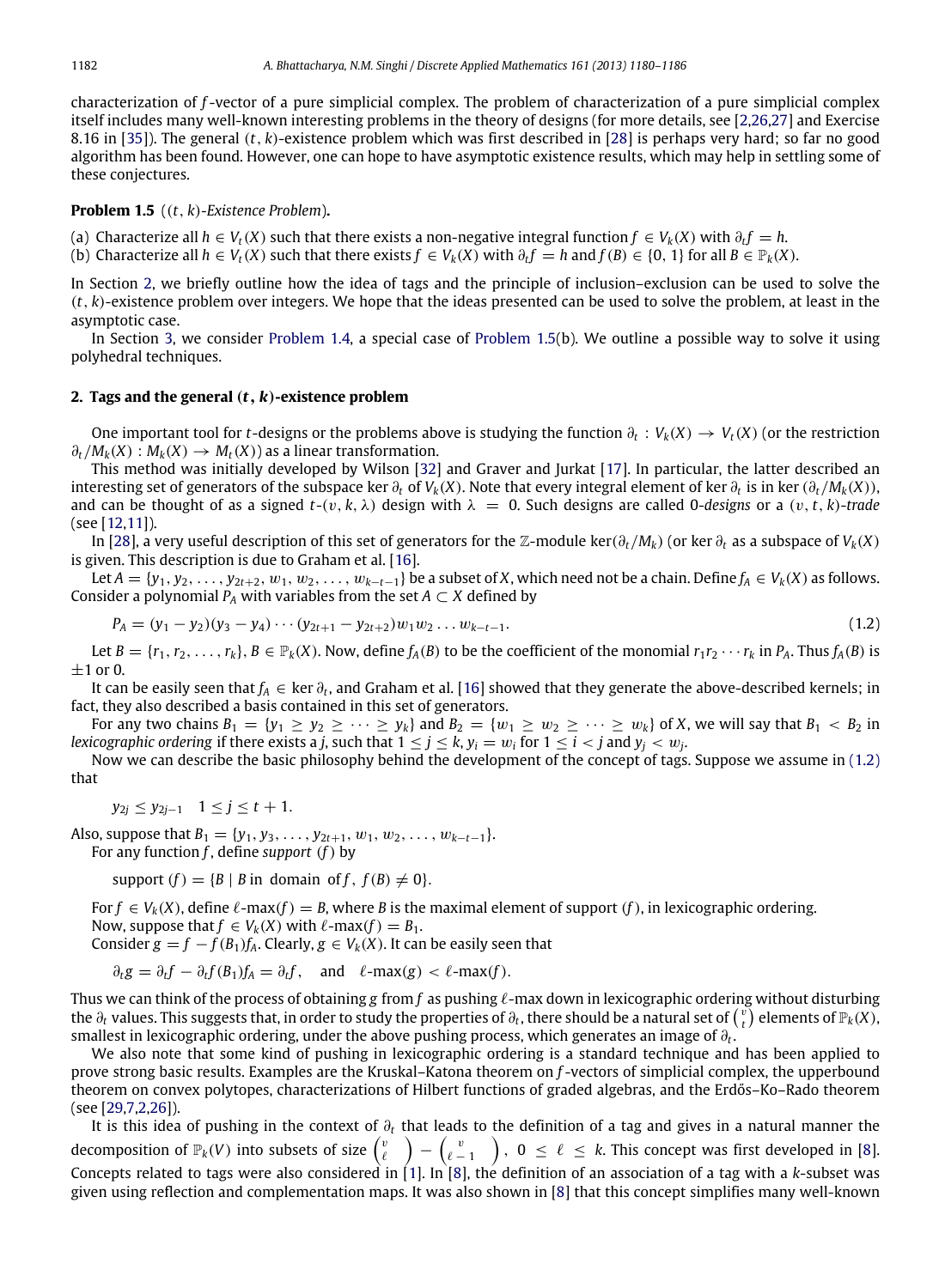results on  $t$ -designs and other related problems. The above-mentioned decomposition of  $\mathbb P_k(X)$  into sets of size  $\binom{v}{\ell}-\binom{v}{\ell-1}$ corresponds to the well-known decomposition of vector space  $V_k(X)$  (or module  $M_k(X)$ ) using null spaces  $N_{t,k}$ ,  $0 \le t \le k$ (see [\[34\]](#page-6-14)).

In [\[28\]](#page-6-8), a much simpler definition of association of a tag with a *k*-subset in the natural lexicographic setting is given. In [\[28\]](#page-6-8), the concept of a tagdual was also introduced. Tag and tagdual play crucial roles in studying the functions ∂*<sup>t</sup>* and ∂*t* | *Mk*. Though this new definition of a tag associated with a *k*-subset is slightly different from that in [\[8\]](#page-5-3), it was shown in [\[28\]](#page-6-8) that all results in [\[8\]](#page-5-3) are valid for this new description with the necessary modifications.

We now make some formal definitions and then state one of the important theorems proved in [\[28\]](#page-6-8).

**Definition 2.1.** Let  $W \subseteq X$ ,  $W = \{w_1, \ldots, w_\ell\}$ , be a chain. We will call  $w_i$  the *ith element of W*. The set *W* will be called an  $\ell$ -tag or simply a tag if  $v \geq 2\ell$  and  $w_i \geq x_{2i}$  for all  $i \in [\ell]$ .

For  $\ell = 0$ , a 0-tag is defined to be the empty set  $\phi$ .

**Definition 2.2.** The dual of an  $\ell$ -tag *W* is defined to be the set  $W' = \{w_1, w_2, \ldots, w_\ell\}$  such that the following hold.

(a)  $W \cap W' = \emptyset$ .

(b)  $w'_i < w_i$  for all *i* in [ $\ell$ ].

(c)  $W'$  is the largest  $\ell$ -set satisfying (*a*) and (*b*).

Now, let *W* be an  $\ell$ -tag. For each  $x \in X$ , define  $\rho(x, W)$  and  $\sigma(x, W)$  by

 $\rho(x, W) = \{w \mid w \in W', w \leq x\}$ 

and

 $\sigma(x, W) = \{w \mid w \in W, x < w\}.$ 

For any  $x \in X$ , let  $I(x)$  denote the set of all elements in X less than or equal to x. Let W be an  $\ell$ -tag and W' its dual; then, by  $y(k, W)$  (or  $y(W)$  when there is no confusion), we mean the unique element  $x \in X - (W \cup W')$  which satisfies  $|I(x) - (W \cup W')| = k - \ell.$ 

When *x* is equal to  $y(W)$ , we denote  $\rho(x, W)$  and  $\sigma(x, W)$  by  $\rho(W)$  and  $\sigma(W)$ , respectively.

Now we can define the relation |.

**Definition 2.3.** Let  $B \in \mathbb{P}_k(X)$  and  $W \in \text{Tag}_k(X)$ . We will say that *W* divides *B* or  $W \mid B$  if  $\rho(W) \cap B = \emptyset$  and  $\sigma(W) \subseteq B$ .

Now we define the concept of Tags on a function.

**Definition 2.4.** Let  $V(Tag_m(X))$  be the vector space of all functions  $g: Tag_m(X) \to Q$ ,  $0 \le m \le \lfloor v/2 \rfloor$ , and  $M(Tag_m(X))$  be the set of integral elements of  $V(Tag_m(X))$ .

We define a linear operator  $\text{Tag}_t : V_k(X) \to V(\text{Tag}_t(X))$  as follows. For  $f \in V_k(X)$ , define Tag<sub>t</sub>f by

$$
\mathrm{Tag}_t f(W) = \sum f(B),
$$

where the sum is over all  $B \in \mathbb{P}_k(X)$  satisfying  $W \mid B$ .

If  $t = k$ , Tag<sub>k</sub>f will be denoted by Tag f.

**Remark 2.5.** Tag*<sup>t</sup>* is clearly a linear transformation, and results in [\[28\]](#page-6-8) and [\[8\]](#page-5-3) showed that Tag*<sup>t</sup>* plays a very similar role in studying *t*-designs and other combinatorial objects as ∂*<sup>t</sup>* .

For  $B \in \mathbb{P}_k(X)$ , define  $\delta_B : \mathbb{P}_k(X) \to \mathbb{Z}$  by

 $\delta_B(B_1) = \begin{cases} 1 & \text{if } B_1 = B, \\ 0 & \text{otherwise} \end{cases}$ 0 otherwise.

Similarly, for  $W \in \text{Tag}_t(X)$ , let us define by  $\delta_W$ 

$$
\delta_W(W_1) = \begin{cases} 1 & \text{if } W_1 = W, \\ 0 & \text{otherwise.} \end{cases}
$$

The set  $\{\delta_W \mid W \in \text{Tag}_t(X)\}$  clearly forms a basis for  $M(\text{Tag}_t(X))$  as a Z-module or  $V(\text{Tag}_t(X))$  over Q. Similarly,  $\{\delta_B \mid B \in \mathbb{P}_k(X)\}$  forms a basis for  $M_k(X)$  or  $V_k(X)$ .

**Lemma 2.6.** Let  $W \in Tag_t(X)$ . There exists a function  $\mu_W \in M_k(X, t) \subseteq V_k(X, t)$  such that  $Tag_t\mu_W = \delta_W$ .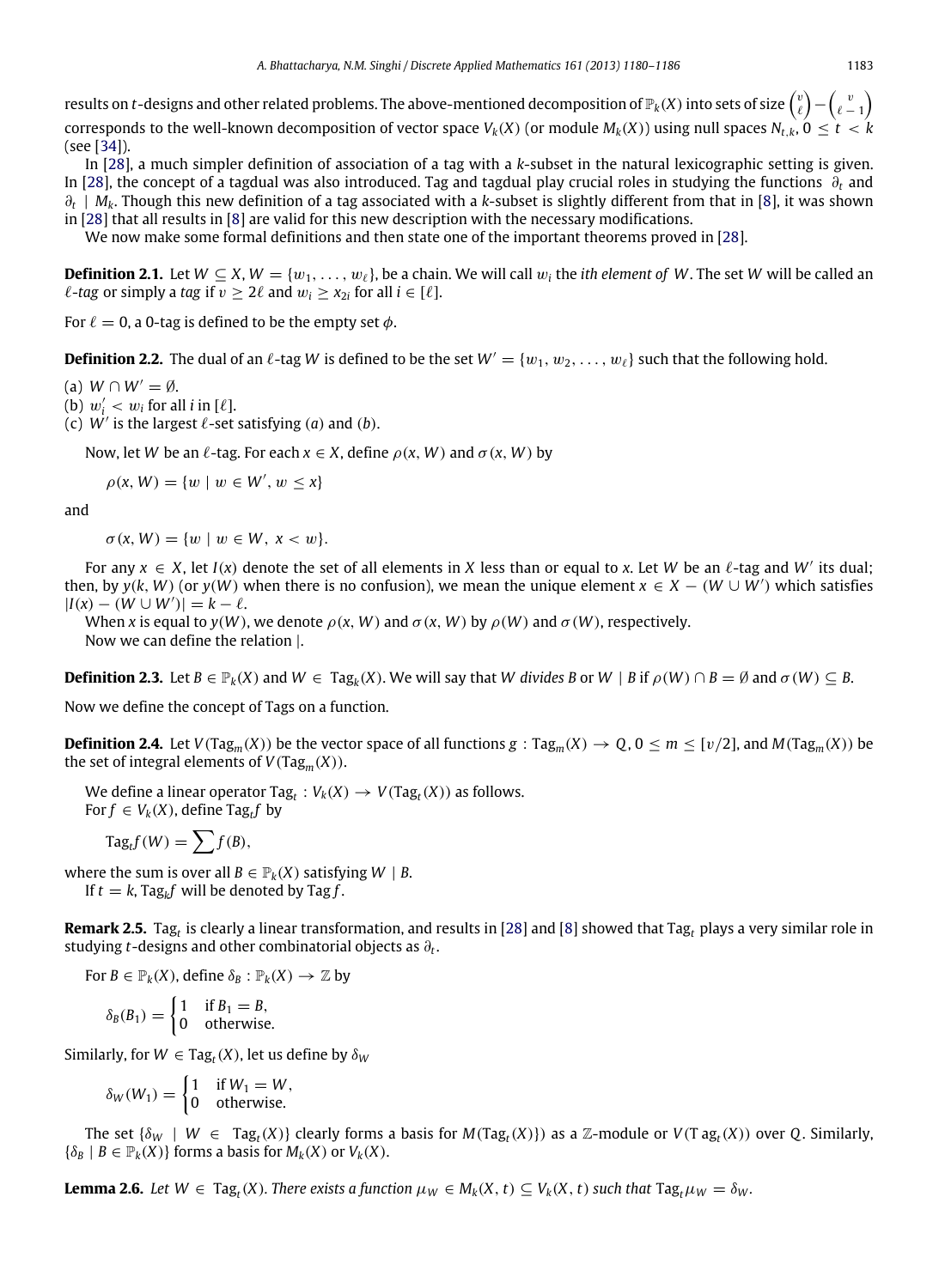The following result follows from the above lemma and the inclusion–exclusion principle.

**Theorem 2.7.** Let  $h : \mathbb{P}_t(X) \to Q, f : \mathbb{P}_k(X) \to Q$ , and  $\partial_t f = h$ . Suppose that  $0 \le t \le k \le v$ ,  $I \cap J = \phi$ , and  $|I \cup J| \le t$ . Then

$$
\sum f(B) = \sum \frac{(-1)^{|U'|}}{\binom{k-|I|-|U'|}{t-|I|-|V'|}} \left(\sum h(T)\right),
$$

*where the sum on the left-hand side is over all*  $B \in \mathbb{P}_k(X)$  *satisfying*  $B \cap I = \emptyset$  *and*  $I \subseteq B$ *, the first sum on the right-hand side is over all J'* satisfying J'  $\subseteq$  J, and the second sum on the right-hand side is over all T  $\supseteq$  *I* ∪ *J'*.

This implies the following result, first proved in this form by Wilson [\[32\]](#page-6-0). A similar result was also proved independently by Graver and Jurkat [\[17\]](#page-6-9).

**Corollary 2.8.** Let  $t \le k \le v - t$ . The necessary and sufficient conditions for the existence of a function  $f : \mathbb{P}_k(X) \to \mathbb{Z}$  satisfying  $∂<sub>t</sub>f$  = *h* for a given *h* :  $\mathbb{P}_t(X)$  →  $\mathbb{Z}$  are that, for all  $I \subseteq X$ ,  $|I| \le t$ ,

$$
\sum h(T) = 0 \text{ mod } {k-|I| \choose t-|I|},
$$

*where the sum is over all T in*  $\mathbb{P}_t(X)$ ,  $I \subseteq T$ .

This shows that part (a) of the (*t*, *k*)-existence problem can be solved if one looks for integral functions instead of nonnegative integral functions. But the concept of Tags looks very promising for solving part (a) of the (*t*, *k*)-existence problem at least in the asymptotic case. A non-negative integral solution for part (a) of the (*t*, *k*)-existence problem essentially asks for the existence of integral points in a convex polytope. In the special case of *t*-designs this polytope was studied in [\[6\]](#page-5-5). Some inequalities corresponding to this polytope are described in [\[28\]](#page-6-8).

### <span id="page-4-0"></span>**3. Degree sequence of hypergraphs**

In this section, we outline a possible way to solve [Problem 1.4.](#page-1-0) Instead of trying to find necessary and sufficient conditions we will like to get an answer of the following form. Given a function *h*, we would like to construct the function *f* in polynomial time or report that none exists. Some of the ideas presented in this section are the result of discussions with Friedland, Peled, and Srinivasan.

In general, [Problem 1.5](#page-2-1) may not be solvable in polynomial time; in [\[10\]](#page-6-15), it has been shown that some problems related to [Problem 1.5](#page-2-1) are NP-complete; but for many classes of designs it may be possible to obtain a polynomial-time algorithm. We believe that [Problem 1.4](#page-1-0) may be solvable in polynomial time.

If we are allowed to repeat edges, then the degree sequence problem is easily solvable in polynomial time, and there are good characterizations [\[15](#page-6-3)[,25\]](#page-6-4). For graphs, this problem is well studied, and there are many elegant characterizations. One of the well-known characterizations is due to Erdős and Gallai [\[14\]](#page-6-16). The book [\[20\]](#page-6-17) gives nine characterizations. For most of these characterizations, a class of graphs called threshold graphs satisfies the characterizations in an extremal way. A graph is called a threshold graph if it can be constructed from the one-vertex graph by repeatedly adding either an ''isolated'' vertex (i.e., a vertex non-adjacent to all previous vertices) or a ''dominating'' vertex (i.e., a vertex adjacent to all previous vertices). For graphs, a polytope associated with the degree sequence problem has been studied in [\[19](#page-6-18)[,21,](#page-6-19)[30\]](#page-6-20), and it yields a good characterization of the degree sequence of graphs. The polytope *DS*(*n*) is defined as the convex hull of all possible degree sequences on *n* vertices. A sequence of non-negative integers is a degree sequence if and only if it lies in *DS*(*n*) and its sum is even. The extreme points of *DS*(*n*) are the degree sequences of threshold graphs, and vice versa.

We attempt to generalize this approach for hypergraphs. This motivates us to define  $DS_r(n)$  as the convex hull of the degree sequences of all *r*-uniform hypergraphs on *n* vertices. The polytope *DSr*(*n*) has been studied in [\[3\]](#page-5-6). It was shown in that paper that the extreme points of *DSr*(*n*) are the degree sequences of the *r*-threshold hypergraphs, and that the membership and separation problems for  $DS_r(n)$  can be solved in polynomial time. We can test whether a nonnegative integer sequence is the degree sequence of some *r*-threshold hypergraph in polynomial time, using the ellipsoidal method. We do not know any other polynomial-time characterizations. It seems that it is not sufficient for a non-negative integer sequence to lie in *DSr*(*n*) and satisfy some parity conditions in order to be the degree sequence of some *r*-uniform hypergraphs on *n* vertices. The facets of the polytope *DS*(*n*) have been computed [\[21\]](#page-6-19), and they can be viewed as a ''polytope'' version of the Erdős–Gallai inequalities. In contrast, the facets of *DSr*(*n*) are extremely complicated: it has facet-defining inequalities with Fibonacci numbers as coefficients. So it seems that working with *DSr*(*n*) may be much harder.

To proceed further we need a few definitions. A subset *I* of a poset *P* is called an *ideal* if  $q \in I$ ,  $p \in P$ , and  $p \le q$  imply that  $p \in I$ . We consider the elements of the set  $S_r(n) = \binom{[n]}{r}$  as increasing sequences  $(a_1 < a_2 < \cdots < a_r)$ ,  $a_i \in [n]$ , and we partially order  $S_r(n)$  as follows. For  $A=(a_1,a_2,\ldots,a_r)$  and  $B=(b_1,b_2,\ldots,b_r)$  in  $S_r(n)$ ,  $A\leq B$  means that  $a_i\leq b_i$  for all  $i = 1, 2, \ldots, r$ . We use "ideal" also to denote an ideal in the partially ordered set  $S_r(n)$ .

It is not hard to observe that a non-negative integer sequence is the degree sequence of some *r*-uniform hypergraph on *n* vertices if and only if it is majorized by the degree sequence of some ideal. This was first observed in [\[13\]](#page-6-21). This motivates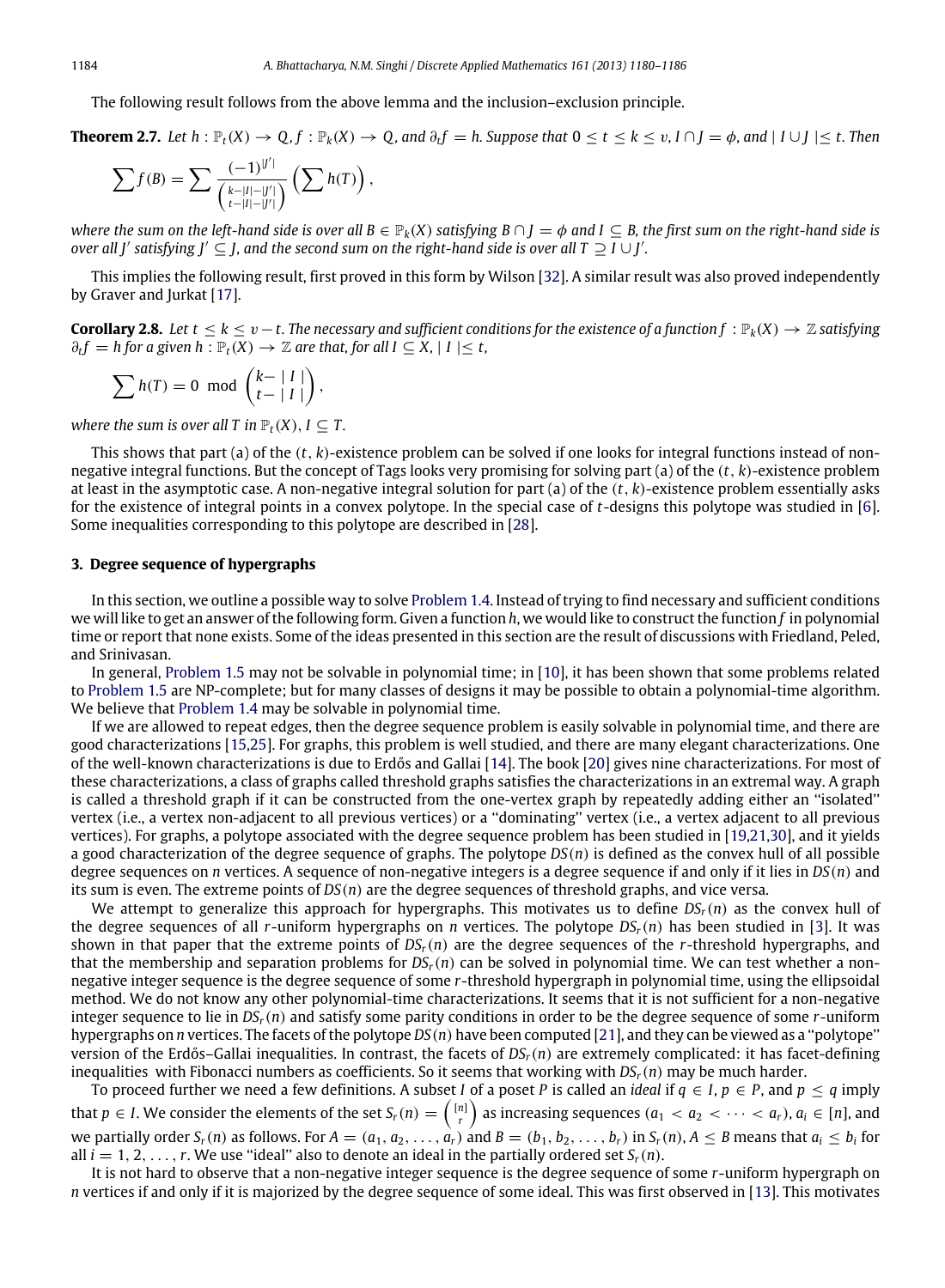These observations motivated us to consider the order polytope *O*(*P*) of a poset *P* [\[31\]](#page-6-24), defined by the inequalities

$$
x_p \ge x_q, \quad p < q, \ p, q \in P, \\ 0 \le x_p \le 1, \quad p \in P.
$$

Since the constraint matrix of this system is totally unimodular, the extreme points of *O*(*P*) are precisely the characteristic vectors of the ideals of *P*. To optimize linear functions over *O*(*P*), we do not need linear programming algorithms such as ellipsoidal methods or interior point methods. The simple method of optimizing flows in a network can be used [\[22\]](#page-6-25).

We consider the order polytope  $O(S_r(n))$ . If x is an extreme point of  $O(S_r(n))$ , then x is the characteristic vector of an ideal *I* of  $S_r(n)$ . Also, the degree sequence of an ideal *I* is non-increasing. This degree sequence is  $M(n)x$ , where  $M(n)$  is the incidence matrix where the rows are indexed by singletons and the columns are indexed by members of  $\binom{[n]}{r}$  . Thus  $M(n)O(S_r(n))$  is the convex hull of all degree sequences of ideals.

To check whether a given  $d = (d_1, d_2, \ldots, d_n)$  is the degree sequence of an ideal, we need to check whether the equation  $M(n)x = d$  has an integral solution  $x \in O(S_r(n))$ , or equivalently whether  $O(S_r(n)) \cap \{x : M(n)x = d\}$  contains an extreme point of  $O(S_r(n))$ . Suppose that we are given two polytopes  $P_1$  and  $P_2$  such that  $P_2 \subset P_1$ , and we ask whether *P*<sup>2</sup> contains an extreme point of *P*1. This general problem probably does not have a polynomial-time solution, because it is in the class NP and it is not hard to reduce SAT (satisfiability problem) to it. In contrast, we believe that our specific problem is tractable, since the constraint matrix of  $O(S_r(n))$  and *M* have nice combinatorial structures, which is not the case for the corresponding polytope problem for SAT (or other NP-complete problems). So we believe Fourier–Motzkin elimination or cutting-plane methods combined with combinatorial techniques will lead to a polynomial-time recognition algorithm for the degree sequences of ideals.

After the degree sequences of ideals have been characterized, we want to use a similar approach to recognize the degree sequences of *r*-uniform hypergraphs. Set  $P_1 = O(S_r(n))$  and  $P_2 = \{x : x \in P_1 \text{ and } d \prec Mx\}$ . Then  $P_2$  contains an extreme point of  $P_1$  if and only if  $(d_1, d_2, \ldots, d_n)$  is the degree sequence of an *r*-uniform hypergraph [\[4\]](#page-5-7).

Before the attempt to study  $M(n)O(S_r(n))$ ,  $M(n)O(S_2(n))$  was studied. Consider the following question. Let *P* be a polytope with integral extreme points in  $\mathbb{R}^n$  that is closed under coordinate permutations of its points, i.e.,  $x \in P$  implies that  $\pi x \in P$ , for all permutations  $\pi$  of  $[n]$ .  $DS(n)$  is an example of such a polytope. Let *E* denote the set of extreme points of *P*, and let  $E_d \subseteq E$  denote the set of extreme points that have non-increasing coordinates. There are two natural ways to define the *asymmetric part* of *P*. In terms of lattice points, we define the asymmetric part of *P* as the polytope

$$
P_d = \text{conv}\{(x_1, x_2, \ldots, x_n) \in P \cap \mathcal{N}^n : x_1 \geq x_2 \geq \cdots \geq x_n\}.
$$

In terms of linear inequalities, we define the asymmetric part of *P* as

$$
P_l = P \cap \{x \in \mathbb{R}^n : x_1 \geq x_2 \geq \cdots \geq x_n\}.
$$

It is easily seen that  $P_d \subseteq P_l$  and  $E_d \subseteq$  set of extreme points of  $P_d$ . Equality need not hold in these two inclusions. In [\[5\]](#page-5-8), it was shown that, for  $P = DS(n)$ ,  $P_d = P_l = O(S_2(n))$ , and in this case we call this polytope the *polytope of degree partitions* and denote it by *DP*(*n*). Because of the inequalities  $x_1 \ge x_2 \ge \cdots \ge x_n$ , most of the inequalities defining *DS*(*n*) become redundant, and *DP*(*n*) has only polynomially many facets while still retaining all the important properties of *DS*(*n*). It was observed in [\[5\]](#page-5-8) that *DP*(*n*) has  $2^{n-1}$  vertices,  $2^{n-2}$ (2*n* − 3) edges, and ( $n^2$  − 3*n* + 12)/2 facets. In [5], is was guessed that  $DP(n)$  has  $p_i(n)2^{n-1-i}$  faces of dimension *i*, where  $p_i(n)$  is a polynomial in *n*. It would be interesting to verify this. It seems that *DS*(*n*) is similar to the hypercube in many ways (for the hypercubes we also have  $P_d = P_l$ , and it has  $2^{n-i}$  facets of dimension *i*).

One can ask the same question for *DSr*(*n*). Computer experiments suggest that a similar conclusion may also hold for  $DS_r(n)$ . It would be very surprising if this is the case.

Stanley [\[30\]](#page-6-20) studied a polytope closely related to *DS*(*n*). He counted the faces of each dimension for that polytope. In particular, he obtained the number of distinct degree sequences of length *n*. It would be a good result to do a similar study for *DP*(*n*).

#### **References**

- <span id="page-5-4"></span>[1] M. Aigner, Lexicographic matching in Boolean algebras, Journal of Combinatorial Theory, Series B 14 (3) (1973) 187–194.
- <span id="page-5-0"></span>[2] T. Beth, D. Jungnickel, H. Lenz, Design Theory, Wissenshiaftoverlag Mahheim, Wien/Zurich, 1985.
- <span id="page-5-6"></span>[3] N.L. Bhanu Murthy, M.K. Srinivasan, The polytope of degree sequences of hypergraphs, Linear Algebra and Its Applications 350 (2002) 147–170.
- <span id="page-5-7"></span>[4] A. Bhattacharya, S. Sivasubramanian, M.K. Srinivasan, The polytope of degree partitions, [arXiv:math.CO/0512402.](http://arxiv.org/math.CO/0512402)
- <span id="page-5-8"></span>[5] A. Bhattacharya, S. Sivasubramanian, M.K. Srinivasan, The polytope of degree partitions, The Electronic Journal of Combinatorics 13 (1) (2006).
- <span id="page-5-5"></span>[6] A. Blokhuis, N.M. Singhi, Bounds on sets with few distances modulo a prime in a metric space of strength *t*, in: Memorandum, 1981–16, Eindhoven Tech. University, 1981.
- <span id="page-5-2"></span>[7] P.J. Cameron, Combinatorics: Topics, Techniques, Algorithms, Cambridge University Press, 1944.
- <span id="page-5-3"></span>[8] J.S. Chahal, N.M. Singhi, Tags on *k*-subsets and *t*-designs, Journal of Combinatorial Information and System Sciences 36 (2001) 33–51.
- <span id="page-5-1"></span>[9] C.J. Colbourn, J.H. Dinitz, Handbook of Combinatorial Designs, second ed., Chapman and Hall/CRC, 2006.